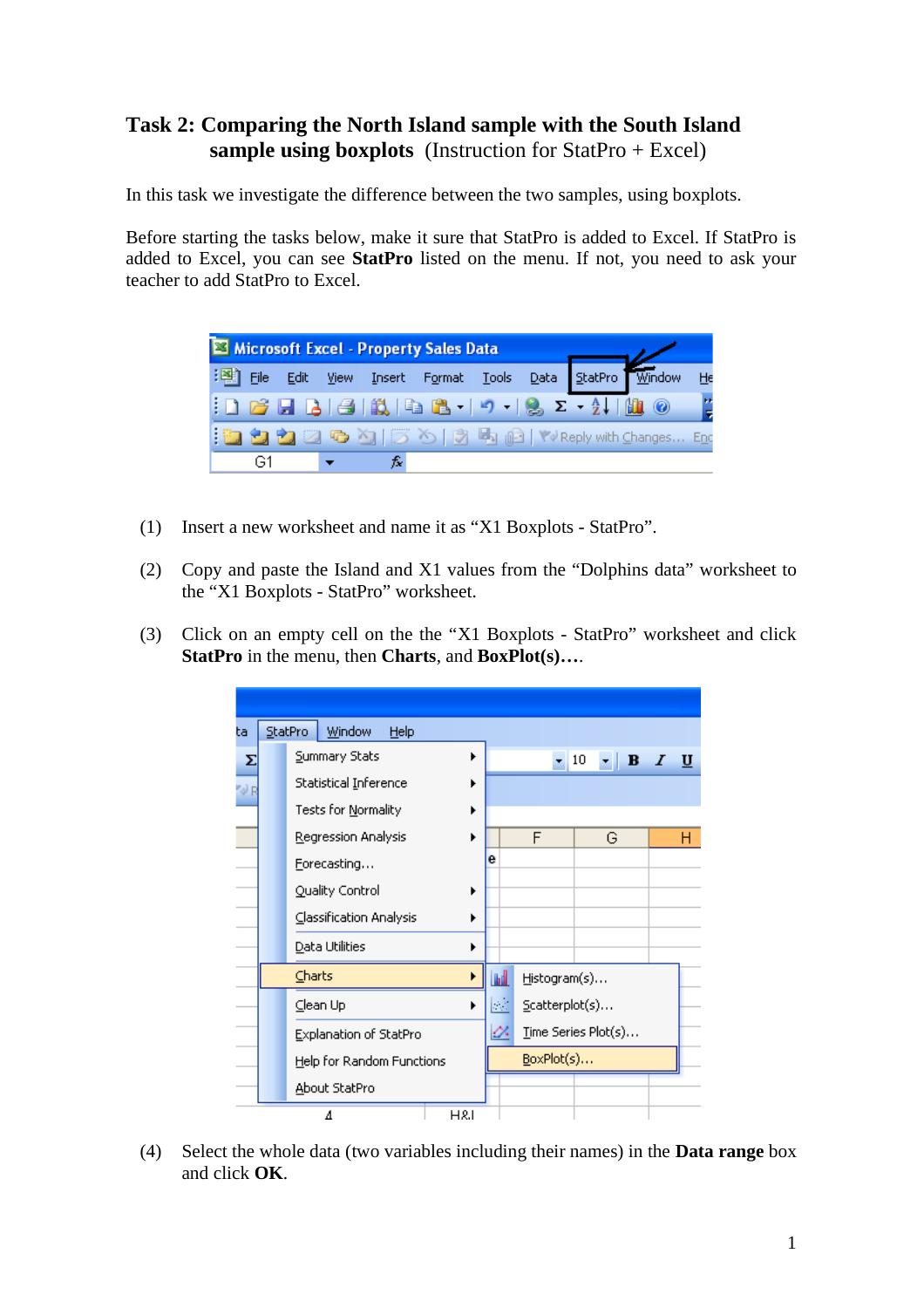| Getting started with the boxplot procedure                                                                                                           |        |
|------------------------------------------------------------------------------------------------------------------------------------------------------|--------|
| Select the range of your data (if the range shown below is not correct).<br>Make sure the top row of this range contains variable name labels. Also, | ОК     |
| this range should be a set of contiguous columns.                                                                                                    | Cancel |
| 'X1 Boxplots - StatPro'!\$A\$1:\$B\$60<br>Data range:                                                                                                | Help   |
| Click on the Help button for an explanation of this procedure.                                                                                       |        |

(5) Click on the **Side-by-side boxplots** option, then click **OK**.

| <b>Number of boxplots</b>                                                                                                                              |        |  |  |  |  |  |
|--------------------------------------------------------------------------------------------------------------------------------------------------------|--------|--|--|--|--|--|
| Indicate whether you want a single boxplot<br>or side-by-side boxplots                                                                                 | ОK     |  |  |  |  |  |
| A single boxplot<br>G Side-by-side boxplots                                                                                                            | Cancel |  |  |  |  |  |
| Note: Side-by-side boxplots are appropriate if you have a<br>variable, such as income, for each of several groups, such as<br>different neighborhoods. |        |  |  |  |  |  |

(6) Click on **Stacked** option and **OK**.

| Data setup - stacked or unstacked?                                                                                                                                                                                                                                                                                       |        |  |  |  |  |  |  |
|--------------------------------------------------------------------------------------------------------------------------------------------------------------------------------------------------------------------------------------------------------------------------------------------------------------------------|--------|--|--|--|--|--|--|
| Indicate which form your data are in:                                                                                                                                                                                                                                                                                    | ОК     |  |  |  |  |  |  |
| G Stacked                                                                                                                                                                                                                                                                                                                | Cancel |  |  |  |  |  |  |
| Unstacked                                                                                                                                                                                                                                                                                                                |        |  |  |  |  |  |  |
| Example: Say you have income data on families in each of several<br>neighborhoods. If you have a separate income variable (column) for each<br>neighborhood, then your data are unstacked.                                                                                                                               |        |  |  |  |  |  |  |
| However, if you have two 'long' variables, one of income and the other of<br>neighborhood (that identifies which neighborhood each family is in), then<br>your data are stacked. In this case, the neighborhood variable is called the<br>'code' variable, and the income variable is called the 'measurement' variable. |        |  |  |  |  |  |  |

(7) We draw boxplots of X1 grouped by Island. Hence, our **code variable** is Island. Select **Island** from the list and click **OK**.